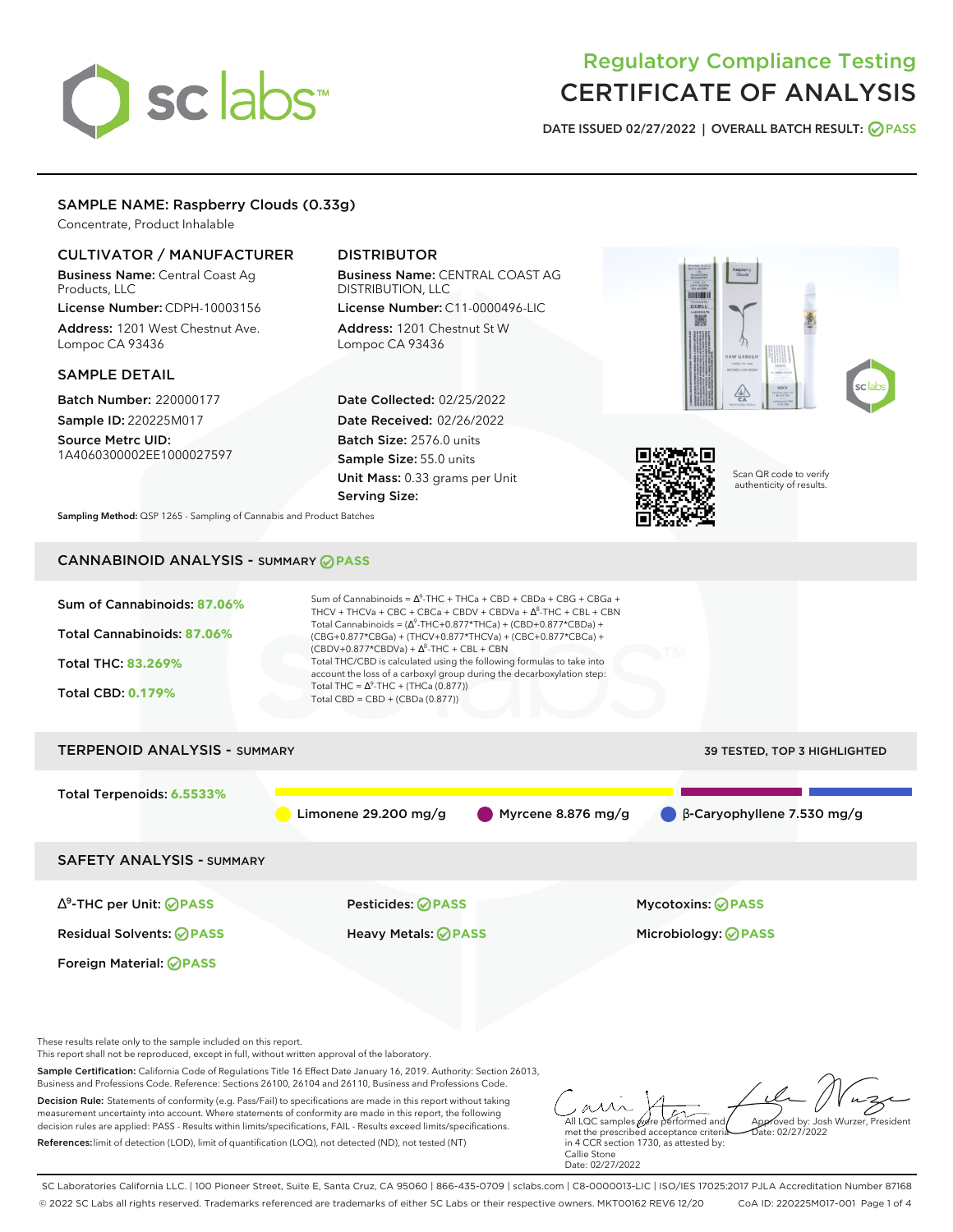



**RASPBERRY CLOUDS (0.33G) | DATE ISSUED 02/27/2022 | OVERALL BATCH RESULT: PASS**

#### **CANNABINOID TEST RESULTS** - 02/26/2022 **PASS**

Tested by high-performance liquid chromatography with diode-array detection (HPLC-DAD). **Method:** QSP 1157 - Analysis of Cannabinoids by HPLC-DAD

#### TOTAL CANNABINOIDS: **87.06%**

Total Cannabinoids (Total THC) + (Total CBD) + (Total CBG) + (Total THCV) + (Total CBC) +  $(Total CBDV) +  $\Delta^8$ -THC + CBL + CBN$ 

TOTAL THC: **83.269%** Total THC (Δ<sup>9</sup>-THC+0.877\*THCa)

TOTAL CBD: **0.179%**

Total CBD (CBD+0.877\*CBDa)

TOTAL CBG: 2.007% Total CBG (CBG+0.877\*CBGa)

TOTAL THCV: 1.21% Total THCV (THCV+0.877\*THCVa)

TOTAL CBC: ND Total CBC (CBC+0.877\*CBCa)

TOTAL CBDV: ND Total CBDV (CBDV+0.877\*CBDVa)

| <b>COMPOUND</b>  | LOD/LOQ<br>(mg/g)          | <b>MEASUREMENT</b><br><b>UNCERTAINTY</b><br>(mg/g) | <b>RESULT</b><br>(mg/g) | <b>RESULT</b><br>(%) |
|------------------|----------------------------|----------------------------------------------------|-------------------------|----------------------|
| $\Lambda^9$ -THC | 0.06/0.26                  | ±22.316                                            | 832.69                  | 83.269               |
| <b>CBG</b>       | 0.06/0.19                  | ±0.616                                             | 20.07                   | 2.007                |
| <b>THCV</b>      | 0.1/0.2                    | ±0.47                                              | 12.1                    | 1.21                 |
| <b>CBN</b>       | 0.1/0.3                    | ±0.12                                              | 2.4                     | 0.24                 |
| <b>CBD</b>       | 0.07/0.29                  | ±0.064                                             | 1.79                    | 0.179                |
| $\Delta^8$ -THC  | 0.1 / 0.4                  | ±0.09                                              | 1.5                     | 0.15                 |
| <b>THCa</b>      | 0.05/0.14                  | N/A                                                | <b>ND</b>               | <b>ND</b>            |
| <b>THCVa</b>     | 0.07 / 0.20                | N/A                                                | <b>ND</b>               | <b>ND</b>            |
| <b>CBDa</b>      | 0.02/0.19                  | N/A                                                | <b>ND</b>               | <b>ND</b>            |
| <b>CBDV</b>      | 0.04 / 0.15                | N/A                                                | <b>ND</b>               | <b>ND</b>            |
| <b>CBDVa</b>     | 0.03/0.53                  | N/A                                                | <b>ND</b>               | <b>ND</b>            |
| <b>CBGa</b>      | 0.1 / 0.2                  | N/A                                                | <b>ND</b>               | <b>ND</b>            |
| <b>CBL</b>       | 0.06 / 0.24                | N/A                                                | <b>ND</b>               | <b>ND</b>            |
| <b>CBC</b>       | 0.2 / 0.5                  | N/A                                                | <b>ND</b>               | <b>ND</b>            |
| <b>CBCa</b>      | 0.07 / 0.28                | N/A                                                | <b>ND</b>               | <b>ND</b>            |
|                  | <b>SUM OF CANNABINOIDS</b> |                                                    | 870.6 mg/g              | 87.06%               |

#### **UNIT MASS: 0.33 grams per Unit**

| $\Delta^9$ -THC per Unit               | 1100 per-package limit | 274.79 mg/unit  | <b>PASS</b> |
|----------------------------------------|------------------------|-----------------|-------------|
| <b>Total THC per Unit</b>              |                        | 274.79 mg/unit  |             |
| <b>CBD per Unit</b>                    |                        | $0.59$ mg/unit  |             |
| <b>Total CBD per Unit</b>              |                        | $0.59$ mg/unit  |             |
| <b>Sum of Cannabinoids</b><br>per Unit |                        | 287.3 mg/unit   |             |
| <b>Total Cannabinoids</b><br>per Unit  |                        | $287.3$ mg/unit |             |

| <b>COMPOUND</b>        | LOD/LOQ<br>(mg/g) | <b>MEASUREMENT</b><br><b>UNCERTAINTY</b><br>(mg/g) | <b>RESULT</b><br>(mg/g)                         | <b>RESULT</b><br>(%) |
|------------------------|-------------------|----------------------------------------------------|-------------------------------------------------|----------------------|
| Limonene               | 0.005 / 0.016     | ±0.3241                                            | 29.200                                          | 2.9200               |
| <b>Myrcene</b>         | 0.008 / 0.025     | ±0.0888                                            | 8.876                                           | 0.8876               |
| β-Caryophyllene        | 0.004 / 0.012     | ±0.2086                                            | 7.530                                           | 0.7530               |
| $\beta$ -Pinene        | 0.004 / 0.014     | ±0.0397                                            | 4.460                                           | 0.4460               |
| $\alpha$ -Pinene       | 0.005 / 0.017     | ±0.0268                                            | 4.004                                           | 0.4004               |
| β-Ocimene              | 0.006 / 0.020     | ±0.0925                                            | 3.700                                           | 0.3700               |
| Terpinolene            | 0.008 / 0.026     | ±0.0273                                            | 1.717                                           | 0.1717               |
| $\alpha$ -Humulene     | 0.009 / 0.029     | ±0.0407                                            | 1.627                                           | 0.1627               |
| Linalool               | 0.009 / 0.032     | ±0.0345                                            | 1.167                                           | 0.1167               |
| Fenchol                | 0.010 / 0.034     | ±0.0319                                            | 1.059                                           | 0.1059               |
| Terpineol              | 0.009 / 0.031     | ±0.0296                                            | 0.619                                           | 0.0619               |
| Camphene               | 0.005 / 0.015     | ±0.0048                                            | 0.530                                           | 0.0530               |
| Fenchone               | 0.009 / 0.028     | ±0.0061                                            | 0.269                                           | 0.0269               |
| Borneol                | 0.005 / 0.016     | ±0.0055                                            | 0.167                                           | 0.0167               |
| trans-ß-Farnesene      | 0.008 / 0.025     | ±0.0038                                            | 0.136                                           | 0.0136               |
| $\alpha$ -Phellandrene | 0.006 / 0.020     | ±0.0009                                            | 0.081                                           | 0.0081               |
| Citronellol            | 0.003 / 0.010     | ±0.0029                                            | 0.076                                           | 0.0076               |
| $\alpha$ -Terpinene    | 0.005 / 0.017     | ±0.0007                                            | 0.061                                           | 0.0061               |
| $\Lambda^3$ -Carene    | 0.005 / 0.018     | ±0.0007                                            | 0.059                                           | 0.0059               |
| $\gamma$ -Terpinene    | 0.006 / 0.018     | ±0.0008                                            | 0.059                                           | 0.0059               |
| $\alpha$ -Bisabolol    | 0.008 / 0.026     | ±0.0024                                            | 0.057                                           | 0.0057               |
| Caryophyllene<br>Oxide | 0.010 / 0.033     | ±0.0013                                            | 0.035                                           | 0.0035               |
| Sabinene Hydrate       | 0.006 / 0.022     | ±0.0007                                            | 0.024                                           | 0.0024               |
| Sabinene               | 0.004 / 0.014     | ±0.0002                                            | 0.020                                           | 0.0020               |
| p-Cymene               | 0.005 / 0.016     | N/A                                                | <loq< th=""><th><loq< th=""></loq<></th></loq<> | <loq< th=""></loq<>  |
| Eucalyptol             | 0.006 / 0.018     | N/A                                                | <loq< th=""><th><loq< th=""></loq<></th></loq<> | <loq< th=""></loq<>  |
| Nerol                  | 0.003 / 0.011     | N/A                                                | <loq< th=""><th><loq< th=""></loq<></th></loq<> | <loq< th=""></loq<>  |
| Geraniol               | 0.002 / 0.007     | N/A                                                | <loq< th=""><th><loq< th=""></loq<></th></loq<> | <loq< th=""></loq<>  |
| Valencene              | 0.009 / 0.030     | N/A                                                | <loq< th=""><th><loq< th=""></loq<></th></loq<> | <loq< th=""></loq<>  |
| Nerolidol              | 0.006 / 0.019     | N/A                                                | <loq< th=""><th><loq< th=""></loq<></th></loq<> | <loq< th=""></loq<>  |
| Guaiol                 | 0.009 / 0.030     | N/A                                                | $<$ LOQ                                         | <loq< th=""></loq<>  |
| Isopulegol             | 0.005 / 0.016     | N/A                                                | <b>ND</b>                                       | ND                   |
| Camphor                | 0.006 / 0.019     | N/A                                                | ND                                              | ND                   |
| Isoborneol             | 0.004 / 0.012     | N/A                                                | <b>ND</b>                                       | ND                   |
| Menthol                | 0.008 / 0.025     | N/A                                                | ND                                              | ND                   |
| Pulegone               | 0.003 / 0.011     | N/A                                                | ND                                              | ND                   |
| Geranyl Acetate        | 0.004 / 0.014     | N/A                                                | ND                                              | ND                   |
| $\alpha$ -Cedrene      | 0.005 / 0.016     | N/A                                                | <b>ND</b>                                       | <b>ND</b>            |

**Cedrol** 0.008 / 0.027 N/A **ND ND TOTAL TERPENOIDS 65.533 mg/g 6.5533%**

SC Laboratories California LLC. | 100 Pioneer Street, Suite E, Santa Cruz, CA 95060 | 866-435-0709 | sclabs.com | C8-0000013-LIC | ISO/IES 17025:2017 PJLA Accreditation Number 87168 © 2022 SC Labs all rights reserved. Trademarks referenced are trademarks of either SC Labs or their respective owners. MKT00162 REV6 12/20 CoA ID: 220225M017-001 Page 2 of 4

# **TERPENOID TEST RESULTS** - 02/27/2022

Terpene analysis utilizing gas chromatography-flame ionization detection (GC-FID). **Method:** QSP 1192 - Analysis of Terpenoids by GC-FID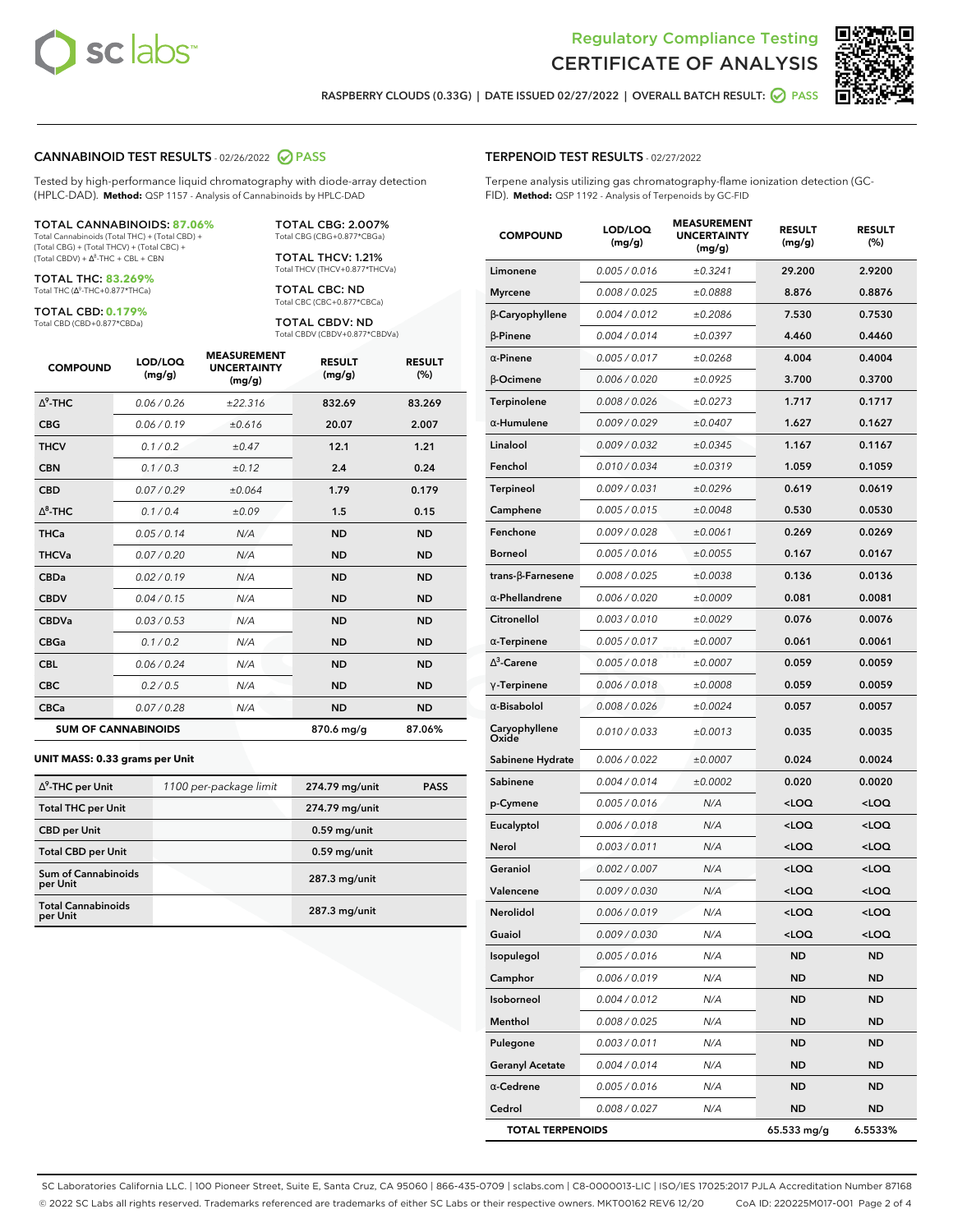



**RASPBERRY CLOUDS (0.33G) | DATE ISSUED 02/27/2022 | OVERALL BATCH RESULT: PASS**

# **CATEGORY 1 PESTICIDE TEST RESULTS** - 02/27/2022 **PASS**

Pesticide and plant growth regulator analysis utilizing high-performance liquid chromatography-mass spectrometry (HPLC-MS) or gas chromatography-mass spectrometry (GC-MS). \*GC-MS utilized where indicated. **Method:** QSP 1212 - Analysis of Pesticides and Mycotoxins by LC-MS or QSP 1213 - Analysis of Pesticides by GC-MS

| 0.03 / 0.08<br><b>ND</b><br><b>PASS</b><br>Aldicarb<br>$>$ LOD<br>N/A<br>Carbofuran<br>0.02 / 0.05<br>N/A<br><b>ND</b><br><b>PASS</b><br>$\ge$ LOD<br>Chlordane*<br>N/A<br>0.03 / 0.08<br><b>ND</b><br><b>PASS</b><br>$\ge$ LOD<br>0.03/0.10<br><b>PASS</b><br>Chlorfenapyr*<br>$>$ LOD<br>N/A<br><b>ND</b><br>0.02/0.06<br>$>$ LOD<br>N/A<br><b>ND</b><br><b>PASS</b><br>Chlorpyrifos<br>Coumaphos<br>0.02 / 0.07<br>N/A<br><b>ND</b><br><b>PASS</b><br>$\ge$ LOD<br>Daminozide<br>0.02 / 0.07<br>N/A<br><b>ND</b><br><b>PASS</b><br>$\ge$ LOD<br><b>Dichlorvos</b><br>0.03/0.09<br><b>ND</b><br>$\ge$ LOD<br>N/A<br><b>PASS</b><br>(DDVP)<br>Dimethoate<br>0.03/0.08<br>N/A<br><b>ND</b><br><b>PASS</b><br>$>$ LOD<br>0.03/0.10<br><b>ND</b><br><b>PASS</b><br>Ethoprophos<br>$\ge$ LOD<br>N/A<br>0.02 / 0.06<br>N/A<br><b>ND</b><br><b>PASS</b><br>Etofenprox<br>$>$ LOD<br>0.03/0.08<br>N/A<br><b>ND</b><br>Fenoxycarb<br>$>$ LOD<br><b>PASS</b><br><b>PASS</b><br>Fipronil<br>0.03 / 0.08<br>$\geq$ LOD<br>N/A<br><b>ND</b><br>Imazalil<br>0.02 / 0.06<br>N/A<br><b>ND</b><br><b>PASS</b><br>$>$ LOD<br><b>Methiocarb</b><br>0.02 / 0.07<br><b>ND</b><br><b>PASS</b><br>$>$ LOD<br>N/A<br>Parathion-methyl<br>0.03/0.10<br>$\ge$ LOD<br>N/A<br><b>ND</b><br><b>PASS</b><br>0.03/0.09<br>$\ge$ LOD<br>N/A<br><b>ND</b><br><b>PASS</b><br><b>Mevinphos</b><br>Paclobutrazol<br>0.02 / 0.05<br>$>$ LOD<br>N/A<br><b>ND</b><br><b>PASS</b><br>0.03/0.09<br>$\ge$ LOD<br>N/A<br><b>ND</b><br><b>PASS</b><br>Propoxur<br>0.03 / 0.08<br><b>ND</b><br>Spiroxamine<br>$\ge$ LOD<br>N/A<br><b>PASS</b><br>0.03/0.10<br>Thiacloprid<br>$>$ LOD<br>N/A<br><b>ND</b><br><b>PASS</b> | <b>COMPOUND</b> | LOD/LOQ<br>$(\mu g/g)$ | <b>ACTION</b><br>LIMIT<br>$(\mu g/g)$ | <b>MEASUREMENT</b><br><b>UNCERTAINTY</b><br>$(\mu g/g)$ | <b>RESULT</b><br>$(\mu g/g)$ | <b>RESULT</b> |
|------------------------------------------------------------------------------------------------------------------------------------------------------------------------------------------------------------------------------------------------------------------------------------------------------------------------------------------------------------------------------------------------------------------------------------------------------------------------------------------------------------------------------------------------------------------------------------------------------------------------------------------------------------------------------------------------------------------------------------------------------------------------------------------------------------------------------------------------------------------------------------------------------------------------------------------------------------------------------------------------------------------------------------------------------------------------------------------------------------------------------------------------------------------------------------------------------------------------------------------------------------------------------------------------------------------------------------------------------------------------------------------------------------------------------------------------------------------------------------------------------------------------------------------------------------------------------------------------------------------------------------------------------------------------------|-----------------|------------------------|---------------------------------------|---------------------------------------------------------|------------------------------|---------------|
|                                                                                                                                                                                                                                                                                                                                                                                                                                                                                                                                                                                                                                                                                                                                                                                                                                                                                                                                                                                                                                                                                                                                                                                                                                                                                                                                                                                                                                                                                                                                                                                                                                                                              |                 |                        |                                       |                                                         |                              |               |
|                                                                                                                                                                                                                                                                                                                                                                                                                                                                                                                                                                                                                                                                                                                                                                                                                                                                                                                                                                                                                                                                                                                                                                                                                                                                                                                                                                                                                                                                                                                                                                                                                                                                              |                 |                        |                                       |                                                         |                              |               |
|                                                                                                                                                                                                                                                                                                                                                                                                                                                                                                                                                                                                                                                                                                                                                                                                                                                                                                                                                                                                                                                                                                                                                                                                                                                                                                                                                                                                                                                                                                                                                                                                                                                                              |                 |                        |                                       |                                                         |                              |               |
|                                                                                                                                                                                                                                                                                                                                                                                                                                                                                                                                                                                                                                                                                                                                                                                                                                                                                                                                                                                                                                                                                                                                                                                                                                                                                                                                                                                                                                                                                                                                                                                                                                                                              |                 |                        |                                       |                                                         |                              |               |
|                                                                                                                                                                                                                                                                                                                                                                                                                                                                                                                                                                                                                                                                                                                                                                                                                                                                                                                                                                                                                                                                                                                                                                                                                                                                                                                                                                                                                                                                                                                                                                                                                                                                              |                 |                        |                                       |                                                         |                              |               |
|                                                                                                                                                                                                                                                                                                                                                                                                                                                                                                                                                                                                                                                                                                                                                                                                                                                                                                                                                                                                                                                                                                                                                                                                                                                                                                                                                                                                                                                                                                                                                                                                                                                                              |                 |                        |                                       |                                                         |                              |               |
|                                                                                                                                                                                                                                                                                                                                                                                                                                                                                                                                                                                                                                                                                                                                                                                                                                                                                                                                                                                                                                                                                                                                                                                                                                                                                                                                                                                                                                                                                                                                                                                                                                                                              |                 |                        |                                       |                                                         |                              |               |
|                                                                                                                                                                                                                                                                                                                                                                                                                                                                                                                                                                                                                                                                                                                                                                                                                                                                                                                                                                                                                                                                                                                                                                                                                                                                                                                                                                                                                                                                                                                                                                                                                                                                              |                 |                        |                                       |                                                         |                              |               |
|                                                                                                                                                                                                                                                                                                                                                                                                                                                                                                                                                                                                                                                                                                                                                                                                                                                                                                                                                                                                                                                                                                                                                                                                                                                                                                                                                                                                                                                                                                                                                                                                                                                                              |                 |                        |                                       |                                                         |                              |               |
|                                                                                                                                                                                                                                                                                                                                                                                                                                                                                                                                                                                                                                                                                                                                                                                                                                                                                                                                                                                                                                                                                                                                                                                                                                                                                                                                                                                                                                                                                                                                                                                                                                                                              |                 |                        |                                       |                                                         |                              |               |
|                                                                                                                                                                                                                                                                                                                                                                                                                                                                                                                                                                                                                                                                                                                                                                                                                                                                                                                                                                                                                                                                                                                                                                                                                                                                                                                                                                                                                                                                                                                                                                                                                                                                              |                 |                        |                                       |                                                         |                              |               |
|                                                                                                                                                                                                                                                                                                                                                                                                                                                                                                                                                                                                                                                                                                                                                                                                                                                                                                                                                                                                                                                                                                                                                                                                                                                                                                                                                                                                                                                                                                                                                                                                                                                                              |                 |                        |                                       |                                                         |                              |               |
|                                                                                                                                                                                                                                                                                                                                                                                                                                                                                                                                                                                                                                                                                                                                                                                                                                                                                                                                                                                                                                                                                                                                                                                                                                                                                                                                                                                                                                                                                                                                                                                                                                                                              |                 |                        |                                       |                                                         |                              |               |
|                                                                                                                                                                                                                                                                                                                                                                                                                                                                                                                                                                                                                                                                                                                                                                                                                                                                                                                                                                                                                                                                                                                                                                                                                                                                                                                                                                                                                                                                                                                                                                                                                                                                              |                 |                        |                                       |                                                         |                              |               |
|                                                                                                                                                                                                                                                                                                                                                                                                                                                                                                                                                                                                                                                                                                                                                                                                                                                                                                                                                                                                                                                                                                                                                                                                                                                                                                                                                                                                                                                                                                                                                                                                                                                                              |                 |                        |                                       |                                                         |                              |               |
|                                                                                                                                                                                                                                                                                                                                                                                                                                                                                                                                                                                                                                                                                                                                                                                                                                                                                                                                                                                                                                                                                                                                                                                                                                                                                                                                                                                                                                                                                                                                                                                                                                                                              |                 |                        |                                       |                                                         |                              |               |
|                                                                                                                                                                                                                                                                                                                                                                                                                                                                                                                                                                                                                                                                                                                                                                                                                                                                                                                                                                                                                                                                                                                                                                                                                                                                                                                                                                                                                                                                                                                                                                                                                                                                              |                 |                        |                                       |                                                         |                              |               |
|                                                                                                                                                                                                                                                                                                                                                                                                                                                                                                                                                                                                                                                                                                                                                                                                                                                                                                                                                                                                                                                                                                                                                                                                                                                                                                                                                                                                                                                                                                                                                                                                                                                                              |                 |                        |                                       |                                                         |                              |               |
|                                                                                                                                                                                                                                                                                                                                                                                                                                                                                                                                                                                                                                                                                                                                                                                                                                                                                                                                                                                                                                                                                                                                                                                                                                                                                                                                                                                                                                                                                                                                                                                                                                                                              |                 |                        |                                       |                                                         |                              |               |
|                                                                                                                                                                                                                                                                                                                                                                                                                                                                                                                                                                                                                                                                                                                                                                                                                                                                                                                                                                                                                                                                                                                                                                                                                                                                                                                                                                                                                                                                                                                                                                                                                                                                              |                 |                        |                                       |                                                         |                              |               |
|                                                                                                                                                                                                                                                                                                                                                                                                                                                                                                                                                                                                                                                                                                                                                                                                                                                                                                                                                                                                                                                                                                                                                                                                                                                                                                                                                                                                                                                                                                                                                                                                                                                                              |                 |                        |                                       |                                                         |                              |               |

# **CATEGORY 2 PESTICIDE TEST RESULTS** - 02/27/2022 **PASS**

| <b>COMPOUND</b>          | LOD/LOO<br>$(\mu g/g)$ | <b>ACTION</b><br>LIMIT<br>$(\mu g/g)$ | <b>MEASUREMENT</b><br><b>UNCERTAINTY</b><br>$(\mu g/g)$ | <b>RESULT</b><br>$(\mu g/g)$ | <b>RESULT</b> |
|--------------------------|------------------------|---------------------------------------|---------------------------------------------------------|------------------------------|---------------|
| Abamectin                | 0.03/0.10              | 0.1                                   | N/A                                                     | <b>ND</b>                    | <b>PASS</b>   |
| Acephate                 | 0.02/0.07              | 0.1                                   | N/A                                                     | <b>ND</b>                    | <b>PASS</b>   |
| Acequinocyl              | 0.02/0.07              | 0.1                                   | N/A                                                     | <b>ND</b>                    | <b>PASS</b>   |
| Acetamiprid              | 0.02/0.05              | 0.1                                   | N/A                                                     | <b>ND</b>                    | <b>PASS</b>   |
| Azoxystrobin             | 0.02/0.07              | 0.1                                   | N/A                                                     | <b>ND</b>                    | <b>PASS</b>   |
| <b>Bifenazate</b>        | 0.01/0.04              | 0.1                                   | N/A                                                     | <b>ND</b>                    | <b>PASS</b>   |
| <b>Bifenthrin</b>        | 0.02/0.05              | 3                                     | N/A                                                     | <b>ND</b>                    | <b>PASS</b>   |
| <b>Boscalid</b>          | 0.03/0.09              | 0.1                                   | N/A                                                     | <b>ND</b>                    | <b>PASS</b>   |
| Captan                   | 0.19/0.57              | 07                                    | N/A                                                     | <b>ND</b>                    | <b>PASS</b>   |
| Carbaryl                 | 0.02/0.06              | 0.5                                   | N/A                                                     | <b>ND</b>                    | <b>PASS</b>   |
| Chlorantranilip-<br>role | 0.04/0.12              | 10                                    | N/A                                                     | <b>ND</b>                    | <b>PASS</b>   |
| Clofentezine             | 0.03/0.09              | 0.1                                   | N/A                                                     | <b>ND</b>                    | <b>PASS</b>   |

# **CATEGORY 2 PESTICIDE TEST RESULTS** - 02/27/2022 continued

| <b>COMPOUND</b>               | LOD/LOQ<br>(µg/g) | <b>ACTION</b><br><b>LIMIT</b><br>(µg/g) | <b>MEASUREMENT</b><br><b>UNCERTAINTY</b><br>$(\mu g/g)$ | <b>RESULT</b><br>(µg/g) | <b>RESULT</b> |
|-------------------------------|-------------------|-----------------------------------------|---------------------------------------------------------|-------------------------|---------------|
| Cyfluthrin                    | 0.12 / 0.38       | 2                                       | N/A                                                     | <b>ND</b>               | <b>PASS</b>   |
| Cypermethrin                  | 0.11 / 0.32       | $\mathbf{1}$                            | N/A                                                     | <b>ND</b>               | <b>PASS</b>   |
| Diazinon                      | 0.02 / 0.05       | 0.1                                     | N/A                                                     | <b>ND</b>               | <b>PASS</b>   |
| Dimethomorph                  | 0.03 / 0.09       | $\overline{2}$                          | N/A                                                     | ND                      | <b>PASS</b>   |
| Etoxazole                     | 0.02 / 0.06       | 0.1                                     | N/A                                                     | <b>ND</b>               | <b>PASS</b>   |
| Fenhexamid                    | 0.03 / 0.09       | 0.1                                     | N/A                                                     | <b>ND</b>               | <b>PASS</b>   |
| Fenpyroximate                 | 0.02 / 0.06       | 0.1                                     | N/A                                                     | <b>ND</b>               | <b>PASS</b>   |
| Flonicamid                    | 0.03 / 0.10       | 0.1                                     | N/A                                                     | <b>ND</b>               | <b>PASS</b>   |
| Fludioxonil                   | 0.03 / 0.10       | 0.1                                     | N/A                                                     | <b>ND</b>               | <b>PASS</b>   |
| Hexythiazox                   | 0.02 / 0.07       | 0.1                                     | N/A                                                     | <b>ND</b>               | <b>PASS</b>   |
| Imidacloprid                  | 0.04 / 0.11       | 5                                       | N/A                                                     | ND                      | <b>PASS</b>   |
| Kresoxim-methyl               | 0.02 / 0.07       | 0.1                                     | N/A                                                     | <b>ND</b>               | <b>PASS</b>   |
| Malathion                     | 0.03 / 0.09       | 0.5                                     | N/A                                                     | <b>ND</b>               | <b>PASS</b>   |
| Metalaxyl                     | 0.02 / 0.07       | $\overline{c}$                          | N/A                                                     | <b>ND</b>               | <b>PASS</b>   |
| Methomyl                      | 0.03 / 0.10       | $\mathcal{I}$                           | N/A                                                     | <b>ND</b>               | <b>PASS</b>   |
| Myclobutanil                  | 0.03 / 0.09       | 0.1                                     | N/A                                                     | <b>ND</b>               | <b>PASS</b>   |
| <b>Naled</b>                  | 0.02 / 0.07       | 0.1                                     | N/A                                                     | <b>ND</b>               | <b>PASS</b>   |
| Oxamyl                        | 0.04 / 0.11       | 0.5                                     | N/A                                                     | ND                      | <b>PASS</b>   |
| Pentachloronitro-<br>benzene* | 0.03 / 0.09       | 0.1                                     | N/A                                                     | <b>ND</b>               | <b>PASS</b>   |
| Permethrin                    | 0.04 / 0.12       | 0.5                                     | N/A                                                     | <b>ND</b>               | <b>PASS</b>   |
| Phosmet                       | 0.03/0.10         | 0.1                                     | N/A                                                     | <b>ND</b>               | <b>PASS</b>   |
| Piperonyl<br><b>Butoxide</b>  | 0.02 / 0.07       | 3                                       | N/A                                                     | <b>ND</b>               | <b>PASS</b>   |
| Prallethrin                   | 0.03 / 0.08       | 0.1                                     | N/A                                                     | <b>ND</b>               | <b>PASS</b>   |
| Propiconazole                 | 0.02 / 0.07       | 0.1                                     | N/A                                                     | ND                      | PASS          |
| Pyrethrins                    | 0.04 / 0.12       | 0.5                                     | N/A                                                     | <b>ND</b>               | <b>PASS</b>   |
| Pyridaben                     | 0.02 / 0.07       | 0.1                                     | N/A                                                     | ND                      | <b>PASS</b>   |
| Spinetoram                    | 0.02 / 0.07       | 0.1                                     | N/A                                                     | ND                      | <b>PASS</b>   |
| Spinosad                      | 0.02 / 0.07       | 0.1                                     | N/A                                                     | <b>ND</b>               | <b>PASS</b>   |
| Spiromesifen                  | 0.02 / 0.05       | 0.1                                     | N/A                                                     | <b>ND</b>               | <b>PASS</b>   |
| Spirotetramat                 | 0.02 / 0.06       | 0.1                                     | N/A                                                     | ND                      | <b>PASS</b>   |
| Tebuconazole                  | 0.02 / 0.07       | 0.1                                     | N/A                                                     | ND                      | PASS          |
| Thiamethoxam                  | 0.03 / 0.10       | 5                                       | N/A                                                     | ND                      | <b>PASS</b>   |
| Trifloxystrobin               | 0.03 / 0.08       | 0.1                                     | N/A                                                     | <b>ND</b>               | <b>PASS</b>   |

SC Laboratories California LLC. | 100 Pioneer Street, Suite E, Santa Cruz, CA 95060 | 866-435-0709 | sclabs.com | C8-0000013-LIC | ISO/IES 17025:2017 PJLA Accreditation Number 87168 © 2022 SC Labs all rights reserved. Trademarks referenced are trademarks of either SC Labs or their respective owners. MKT00162 REV6 12/20 CoA ID: 220225M017-001 Page 3 of 4